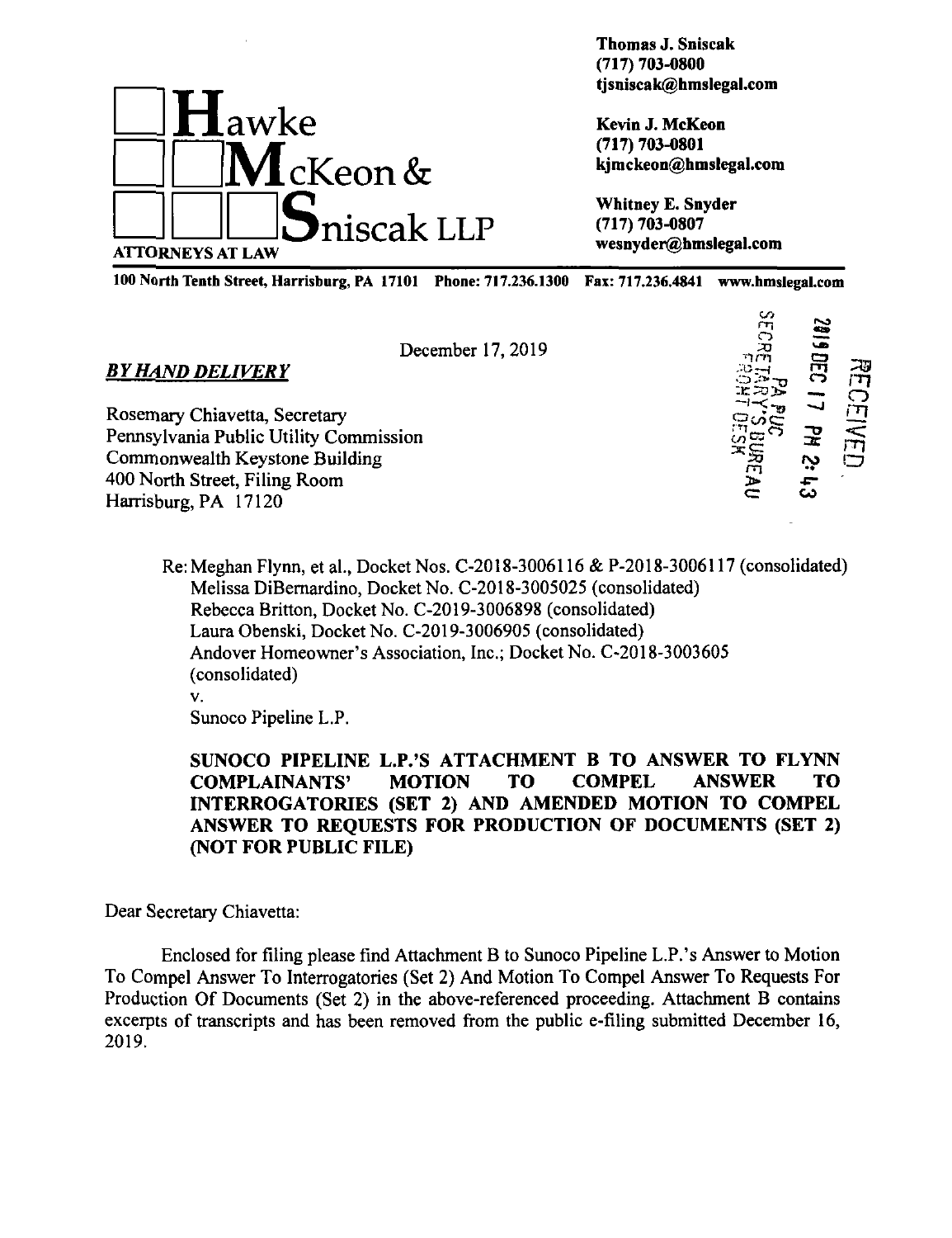Rosemary Chiavetta, Secretary Pennsylvania Public Utility Commission December 17, 2019 Page 2

If you have any questions regarding this filing, please contact the undersigned.

Very truly yours,

Whitney E. Snyder

Kevin J. McKeth Whitney E. Snyder Counsel for Sunoco Pipeline L.P.

WES/das Enclosure



DEC 17 2019 PA PUBLIC UTILITY COMMISSION SECRETARY'S BUREAU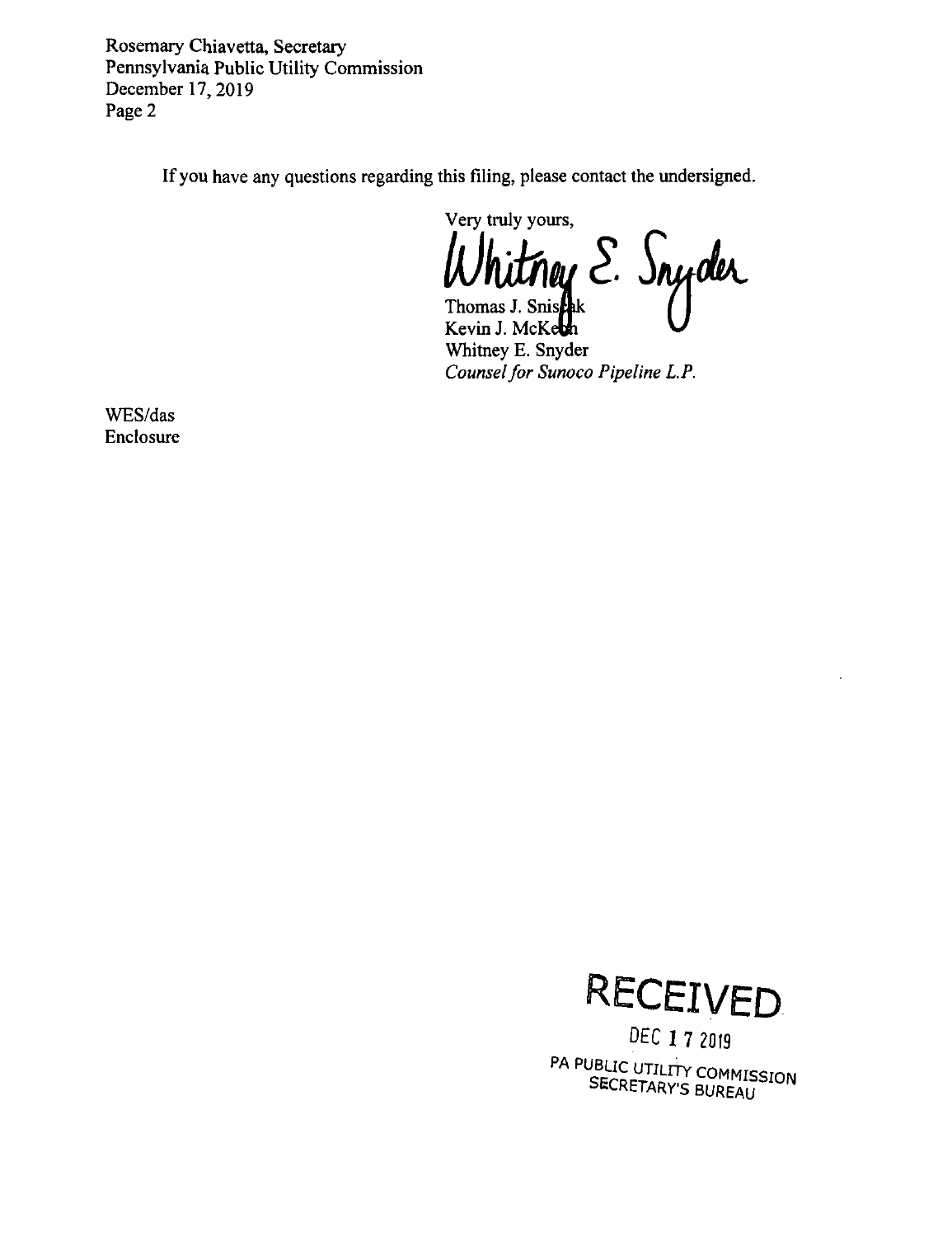## **Attachment B**

 $\sim$ 

 $\sim 10$ 

**RECEIVED**

**DEC 1 7 2019** PA PUBLIC UTILITY COMMISSION SECRETARY'S BUREAU

 $\bar{z}$